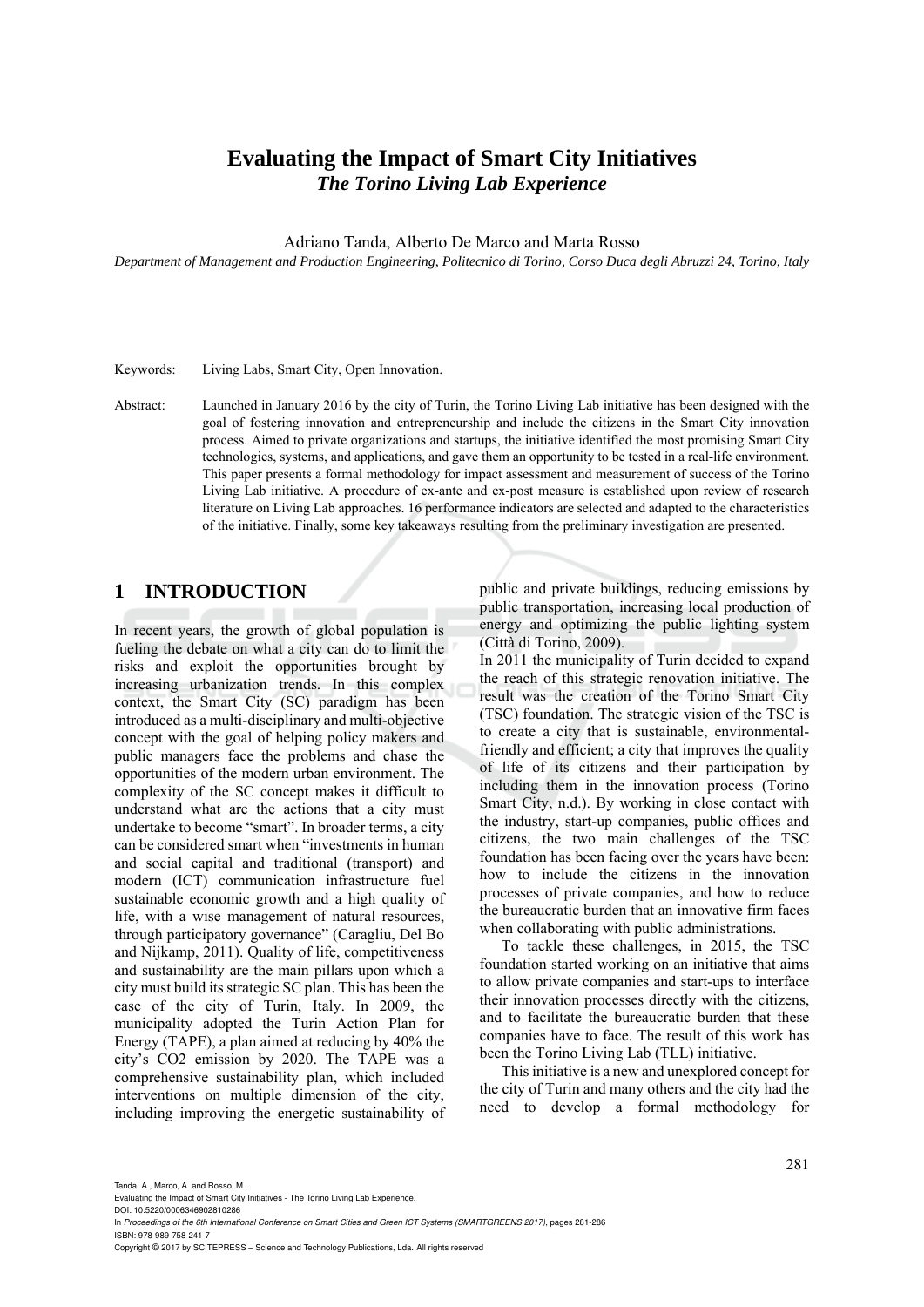measurement and assessment of the success of the initiative and its impact on the neighborhood.

This paper describes the methodological approach taken by the city in order to evaluate the TLL initiative. First, an overview of the TLL initiative is given, then the methodology for the assessment of the initiative is presented and some preliminary results are showed and discussed while the TLL is still underway.

## **2 TORINO LIVING LAB**

With the TLL initiative, the city of Turin wanted to identify the most promising technologies, systems, and applications, in accordance to the objective of the TSC strategic plan, and give them the opportunity to be tested in a real-life environment while encouraging the involvement of the final users in the innovation process, as it is the main objective of the Living Lab research approach (Schuurman et *al.,* 2012) (Niitamo et *al.*, 2006). The area chosen for the experimentations is the neighborhood called Campidoglio.

In January 2016, a public call (Città di Torino, 2016) is launched, defining the main objectives of the initiatives. The call defines the requirements that each proposal have to fulfill in order to be accepted into the initiative. A commission evaluates proposals based on following parameters:

- The proposals should not have a direct financial burden on the municipality;
- The objective of the proposals have to be coherent with the overall objectives of the TSC plan;
- The proposals have to be in some way synergic with other SC solutions implemented by the city;
- The proposals have to have an element of innovation, whether in the technology, the processes, or the services provided;
- The proposals have to be impactful on the citizens;
- The proposals have to be replicable and scalable to the whole urban environment;
- The proposal have to be accompanied by a preliminary business model in order to guarantee its economic sustainability;
- The proposal have to be technically feasible. With feasibility is intended the ability of the TSC office to provide the required facilitations for the start of the proposed project.

The TSC office, on its side, would help facilitating bureaucratic matters with other public offices, such as creating a fast line to secure permits and authorizations and waiving all the fees and taxes

involved in the use of public spaces. It would also facilitate communications between the proposing firms and other private entities that may be necessary to start the experimentations, such as utilities or transportation. The TSC office would also guarantee exposure of each initiatives by using all available communication channels, such as institutional websites and social networking, local newsletters and poster campaigns, flyers and other advertising material in public offices. Finally, the TSC office would put considerable efforts to mediate and engage the neighborhood into the experimentation process. Each proposal would have the possibility to organize meetings with the population to present their solution, and the TSC office itself organizes several events to present the TLL initiative.

37 proposals were received. Each technology or service proposed was evaluated by the parameters discussed previously. Only the proposals that met all seven criteria were included in the initiative, bringing the number of projects down to 32. Starting from July 2016 the initiative entered operations, and will be concluded by December 2017.

# **3 METHODOLOGY**

Schuurman et *al.* (2012) and Shamsi (2008) describe the process required in order to set-up a LL, and identify five main steps:

- Contextualization: exploration of the technology or service under investigation and its implications;
- Selection: identification of potential users or users' groups;
- Concretization: initial measurement of the selected users on a series of metrics in order to understand their characteristics, behaviors, and perceptions. This has to be performed as a premeasurement;
- **Implementation:** kickoff of the operations of the  $LL:$
- Feedbacks: final measurement of the selected users on the same metrics used in the Concretization phase. This has to be performed as a post-measurement at the end of the research.

The development of the TLL initiative followed a similar structure. First, the TSC office identified the neighborhood Campidoglio and its population as the final users of the initiative. After that, the call was announced and proposals selected.

The methodology for the "Concretization", "Implementation" and "Feedbacks" phases were left to single players, meaning that the TSC office and the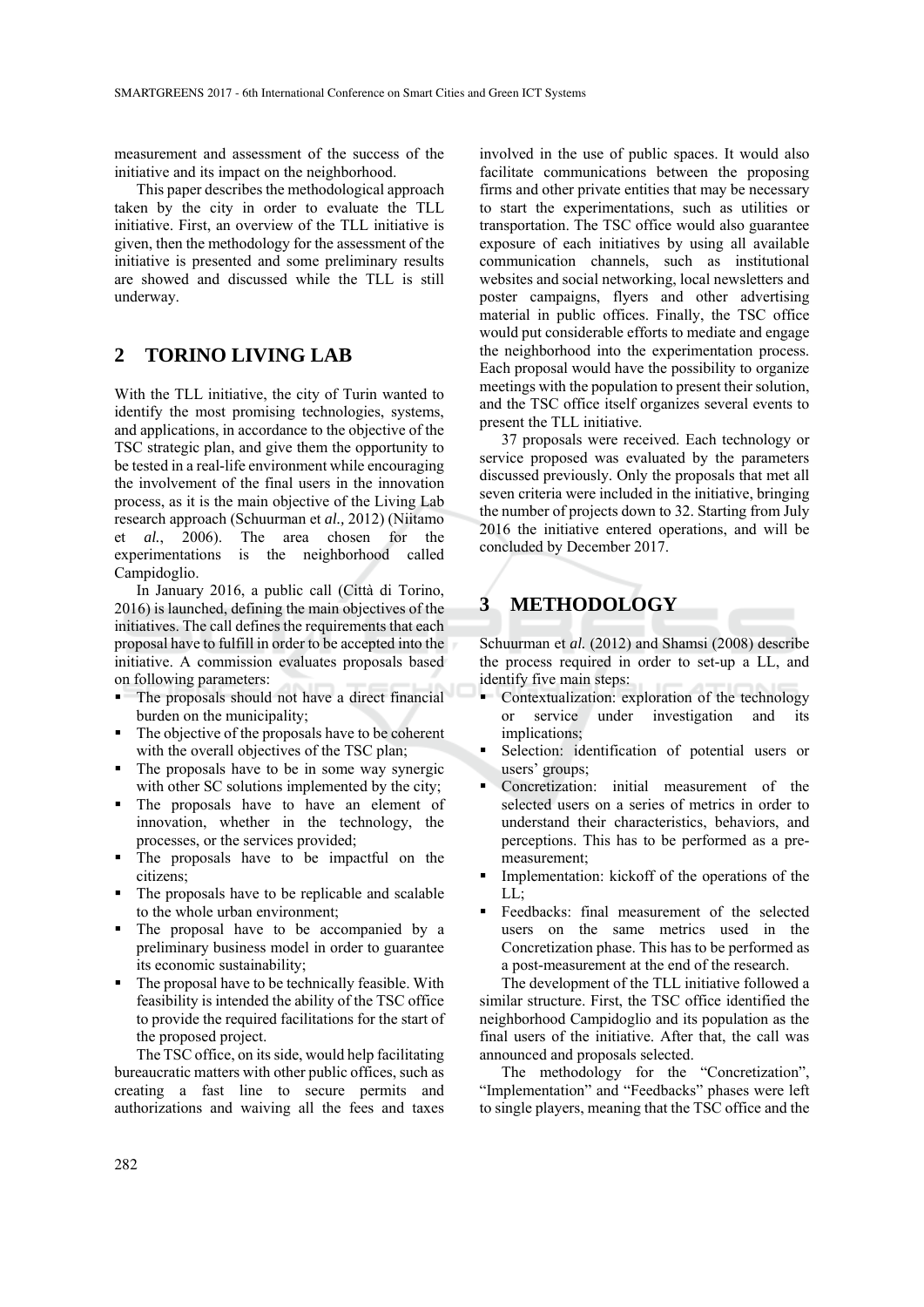city of Turin would not enforce a standardized methodology for the implementation and evaluation of the solutions. However, the TSC office needed to develop its own methodology for evaluating the initiative as a whole and for assessing its impact on the population. To this end, the TSC office decided to measure the citizen's characteristics, behaviors, and perceptions before the implementation of the initiative, with an ex-ante measurement campaign. Note that these same metrics will be used for same ex-post measurement, after the TLL initiative will be concluded, in order to assess any changes produced by the initiative and to collect feedbacks.

Furthermore, the TSC office wanted to gather feedbacks and impressions from the providers of the tested solutions. A similar methodology of ex-ante and ex-post measurement was developed to understand the expectations and the objectives of the firms at the beginning of the initiative and whether they were able to meet them.

### **3.1 Impact Measurement on the Population**

The approach chosen for the identification of the required set of indicators started by a review of the literature regarding the evaluation and ranking of SCs. These works, in fact, present comprehensive sets of metrics and indicators, employed by the authors to evaluate the "smartness" level of a city. These sets of indicators can therefore be used as a baseline for the evaluation of the TLL initiative's impacts. To this end, the work of four authors have been reviewed: Giffinger and Pichler-Milanović (2007), Cohen (2014), Lazaroiu and Roscia (2012), and Lombardi et *al.* (2012).

After the selection of the sources, the first step in drafting the set of indicators is to discard all the macro-economic indicators presented by the authors. That is because the limited temporal and geographical nature of the initiative implies a negligible impact on indicators such as the city's GDP, the employment's level or the immigration's level, making these metrics not relevant in the assessment of the TLL initiative. After these considerations, it can also be noticed that the authors presented their indicators mostly following the structure presented by Giffinger and Pichler-Milanović (2007) that identifies 6 main factors in the "smartness" of a city:

- Smart economy;
- Smart people;
- Smart governance;
- Smart mobility;
- Smart environment;

#### Smart living.

The four sets of indicators, already modified by discarding the indicators for macro-economic factors, have been joined together, with duplicates eliminated. This resulted in a list of 42 indicators. The last step has been to confront each of these indicators with the 32 selected projects in the TLL initiative. Table 1 shows the classification of the 32 initiatives, following the SC structure proposed by Giffinger and Pichler-Milanović (2007).

Table 1: classification of the projects in the TLL initiative.

| Domain      | Number of projects |  |
|-------------|--------------------|--|
| Economy     |                    |  |
| People      |                    |  |
| Governance  |                    |  |
| Mobility    |                    |  |
| Environment |                    |  |
| Living      |                    |  |

This final step allowed eliminating all those indicators that, while had the potential to impact, were not influenced by any of the projects in TLL, bringing the list down to 32 indicators.

However, this list presented some criticalities, such as the disconnection between the indicators and the goal of the investigation. While these indicators are meant to represent a quantitative measure or statistics, the goal of the investigation is, in fact, to analyze the characteristics, habits, and behaviors of the citizens exposed to the TLL initiative. With this objective in mind, the 32 indicators selected from the literature have been modified and reworded in a way that could capture the impressions and opinions of the citizens on those issues, and assign to those opinions a quantitative value that could be then used to evaluate the impacts of the various projects in the TLL initiative. The final shortlist of 16 indicators is presented in Table 2.

A survey was the natural choice for conducting this kind of investigation and assess the values of the indicators presented in Table 2. The survey submitted both on line (through the aid of local associations) and face-to-face during neighborhood meetings, is structured as follows. The first question set gathers the demographic profile of the respondents (age, gender, profession). Then, a question is asked on whether the interviewees are generally aware of the TLL initiative and, if yes, which of the 32 projects, if any, they know. Finally, 15 questions are asked to understand and measure the perception, behaviors, and habits of the citizens on the set of indicators given in Table 2. These perceptions are quantified with a 1 to 5 point Likert scale, with 1 representing a strong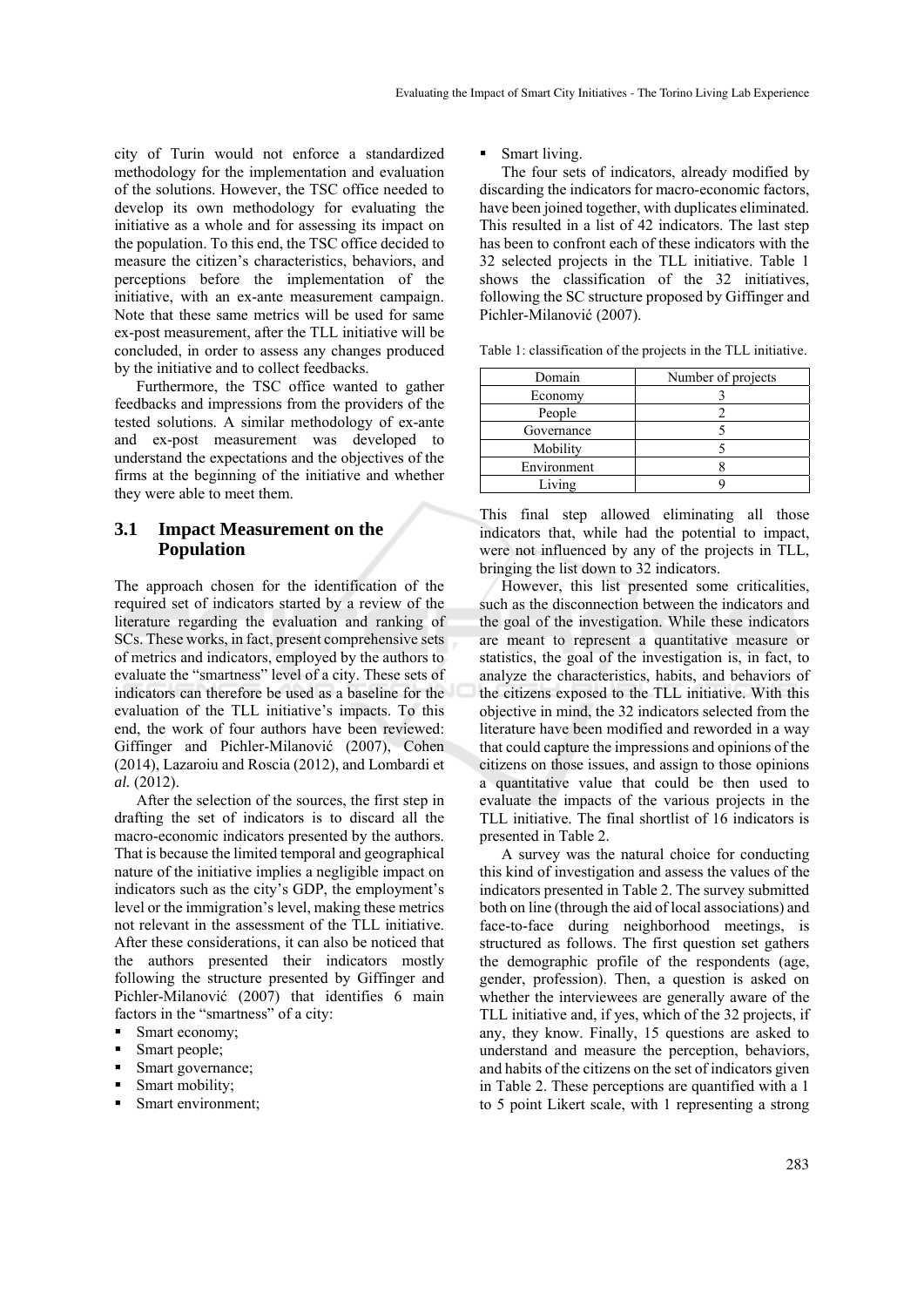disagreement or a minimum, and 5 representing a strong agreement or a maximum.

Table 2: list of indicators used for the assessment of the impacts of the TLL initiative.

| Domain      | Indicator                                  |  |  |
|-------------|--------------------------------------------|--|--|
| Economy     | Components of domestic material            |  |  |
|             | consumption                                |  |  |
| People      | Civic engagement activities                |  |  |
| Governance  | Usage and perception of applications       |  |  |
|             | based on open data                         |  |  |
|             | Usage and perception of institutional      |  |  |
|             | digital services                           |  |  |
| Mobility    | Frequency of use and perception on bikes   |  |  |
|             | and/or bike-sharing                        |  |  |
|             | Frequency of use and perception on car-    |  |  |
|             | sharing and/or car-pooling                 |  |  |
|             | Frequency of use and perception on public  |  |  |
|             | transportation                             |  |  |
|             | Assessment on the extensiveness of efforts |  |  |
|             | to increase the use of cleaner transport   |  |  |
| Environment | Perception on the total residential energy |  |  |
|             | consumption                                |  |  |
|             | Perception on particulate matter emission  |  |  |
|             | and air quality                            |  |  |
|             | Individual effort in protecting nature and |  |  |
|             | the environment                            |  |  |
|             | Assessment on the extent to which citizens |  |  |
|             | may participate in environmental decision  |  |  |
|             | making                                     |  |  |
|             | Assessment on the engagement in            |  |  |
|             | environmental and sustainability-oriented  |  |  |
|             | activities                                 |  |  |
| Living      | Perception on public safety                |  |  |
|             | Participation to cultural initiatives and  |  |  |
|             | events                                     |  |  |
|             | Use of public and green spaces             |  |  |

As already stated, this measurement needs to be performed twice in order to gather an ex-ante and an ex-post measurement, which will allow determining the impact of the initiative. The first survey, representing the ex-ante measurement, has been submitted to the population between the period of May and July 2016, right before the start of the projects, and received 71 responses. The ex-post measure will be done at the end of the TLL initiative, approximately December 2017 and January 2018. To guarantee consistency between the two investigations, the 71 respondents gave their contact information and agreed to be contacted again to participate in the ex-post measurement.

### **3.2 Measure of Impacts on the Firms**

The TSC office had also the need to assess the success on the TLL initiative from the point of view of the

technology and service providers and have a clearer picture on the expectations and objectives of the firms when starting the tests on their projects, and whether these objectives were reached by the end of the initiative. A similar methodology of ex-ante and expost investigations was developed. The investigation tool chosen has been semi structured interviews with each firm, where three questions were asked:

- What are your objectives in participating in the TLL initiative?
- How do you plan to evaluate your participation in the TLL initiative?
- Do you have a set of indicators, either qualitative or quantitative that you plan to measure?

The 32 interviews, with a duration between 15 and 30 minutes have been recorded and some takeaways can be extracted. At the end of the initiative a second set of interview will be performed to ascertain whether the objectives were reached and how did they evaluate their participation in the TLL initiative.

# **4 RESULTS AND DISCUSSIONS**

As discussed earlier, the methodology for assessing the impacts of the TLL initiative requires two sets of measures. Nevertheless, it is possible to gather some interesting insights by the preliminary analysis of the ex-ante measurement.

#### **JBLICATIONS 4.1 Survey**

The demographic distribution of the survey's respondents, by gender, age and profession is presented in Table 3.

Table 3: demographic mark-up of the survey's respondents.

| Gender                     |                  |     |  |  |
|----------------------------|------------------|-----|--|--|
| Female                     | 32               | 45% |  |  |
| Male                       | 39               | 55% |  |  |
| Age                        |                  |     |  |  |
| Less than 18               | $\boldsymbol{0}$ | 0%  |  |  |
| $18 - 25$                  | 7                | 10% |  |  |
| $26 - 35$                  | 12               | 17% |  |  |
| $36 - 45$                  | 19               | 27% |  |  |
| $46 - 55$                  | 11               | 15% |  |  |
| $56 - 65$                  | 11               | 15% |  |  |
| More than 65               | 11               | 15% |  |  |
| Profession                 |                  |     |  |  |
| Employee                   | 24               | 34% |  |  |
| Self-employed/entrepreneur | 8                | 11% |  |  |
| Student                    | 7                | 10% |  |  |
| Retired                    | 11               | 34% |  |  |
| Other/unemployed           | 21               | 30% |  |  |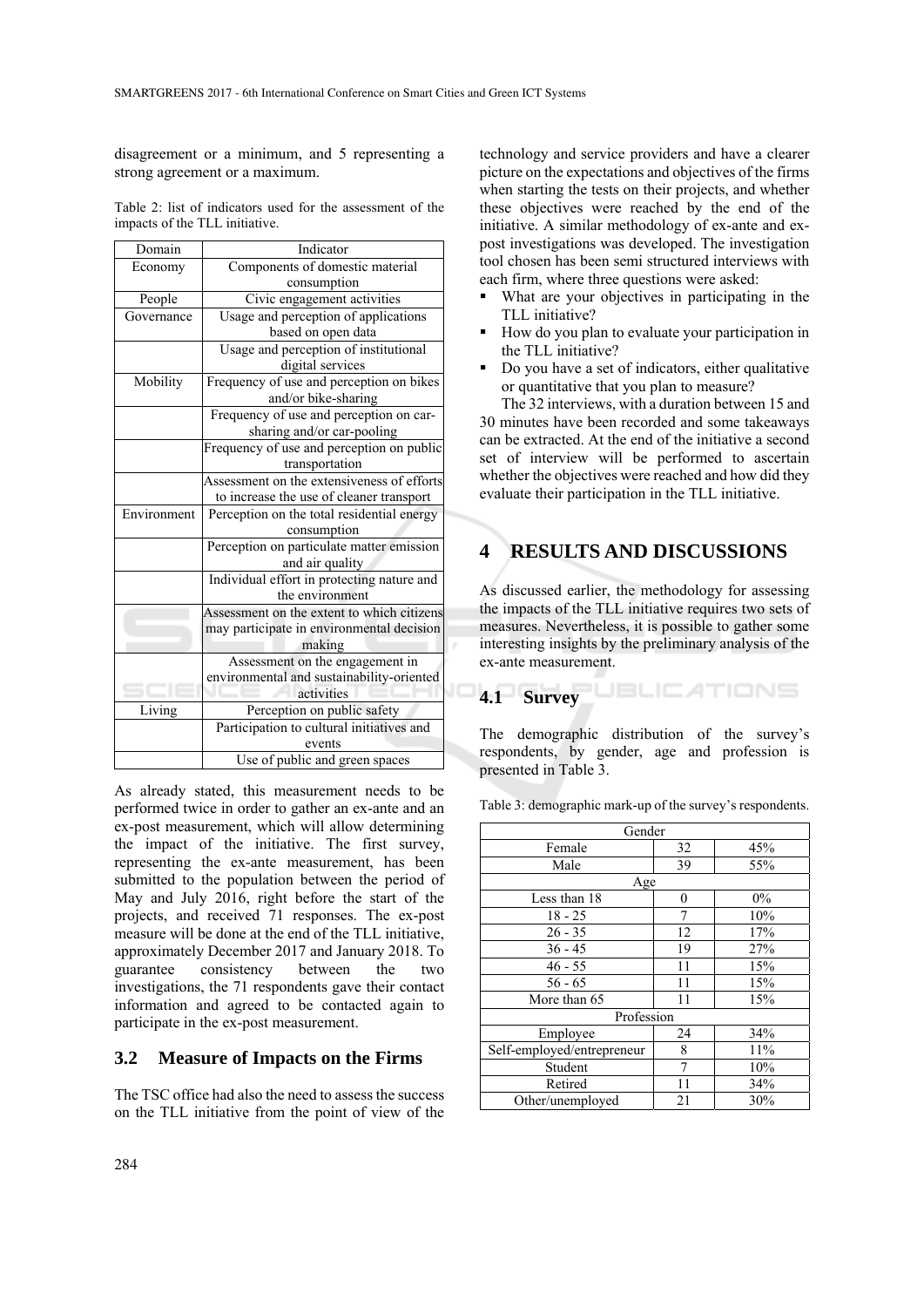The analysis of the ex-ante survey gives an initial picture on the characteristics, habits, and behaviours of the citizens of the neighbourhood Campidoglio. For each question, the degree of agreement was computed as the percentage of positive votes (4 or 5) over the total and these results are reported relative to the measure indicators presented in Table 2:

*Economy*: the buying choices are dictated first by the quality of the product (77%), then by the cost (55%) and lastly by the place of origin (44%).

*People*: the citizens are not typically engaged into civic activities (15%).

*Governance*: most of the digital services and applications used by citizens are related to transportation and mobility (42%) and civic activities (48%), but in general the frequency of use is quite low (14%). The usage of these applications is, however, extremely passive, and lacks user engagement as a content co-generator. Considerations about the usefulness of these services and ease of use is also low (respectively 24% and 28%).

*Mobility*: from the survey's results, the preferred mean of transportation is public transportation (49%) followed by car (24%), bike (23%) and, lastly, alternative means of transportation such as bike or care-sharing (20%). Necessity is the main factor in the choice of transportation (68%), followed by speed, travel distance (63%), and cost (49%). The environmental impact of the vehicle is considered as less important (45%).

*Environment*: the citizens do not consider themselves particularly informed regarding the level of air pollution (14%) and their energy consumption (34%). Meanwhile they consider themselves relatively informed on the correct practices to reduce their energy and environmental impact (42% and 45% respectively). They are also practicing and encouraging environmental friendly and sustainable behaviors (66% and 58% respectively), and they try to preserve the public green spaces (54%). On the other hand, there is a lack of participation in civic activities aimed to environmental protection (15%).

*Living*: the citizens of Campidoglio feel themselves relatively safe in their neighborhood (42%). The usage of public spaces is also relatively high (46%). Engagement in cultural and social activities is, again, scarce (20% for both).

In general, it can be noticed a lack of engagement of the citizens in civic activities and initiatives, regardless of the topic. The use of digital services and applications is also considerably low. The awareness on environmental matters is mixed. While citizens feel informed on the behaviors to take to be more environmental friendly, they do not feel informed on the actual level of pollution.

#### **4.2 Interviews**

The first question of the interview asked about the objective of the project and the participation to the TLL initiative. While each firm had its own objective, it is possible to draw some similarities. Between the 32 firms, 4 are participating to the TLL primarily to test the technical feasibility of their solution. The primary goal will be to gather valuable insights from the final users in an early stage of development. Other 4 firms are presenting a relatively mature service or technology and are using the participation in the TLL initiative as a way to test on a limited scale the economic sustainability of the proposed business model. Furthermore, 15 firms are presenting a solution that is already at a commercial phase of deployment and their participation's goal is creating demand for the product or tested service, while gathering user's feedbacks and opinions for some possible changes or modifications. The remaining 10 projects present multiple objectives and different maturity, which makes it difficult to include them in a single category. Out of these projects, 5 neither have or plan to have a commercial market application and are more focused on knowledge sharing, dissemination, or plan to achieve academic recognition.

Finally, the interviews also gave insights on the planned final users of the projects. The first consideration that can be done is that most of the projects tested have multiple final users, whether the citizens, other businesses or the public administration. The public administration, find itself with the double role of enabler of the TLL and of the final users of, specifically, 16 projects. Furthermore, 15 projects have the citizens as their primary target market, and 21 have other businesses.

## **5 CONCLUSIONS**

One of the challenges that the public administration has to face in designing a complex and wide-breath initiative, such as the TLL, is the development of a control mechanism able to capture the impact of the initiative on the citizens and to assess its success. From a the point of view of the literature on the LL research approach, the most appropriate way to develop a LL measurement process is to collect the user's impressions, habits, and behaviors before the start of the initiative, in the so-called Concretization